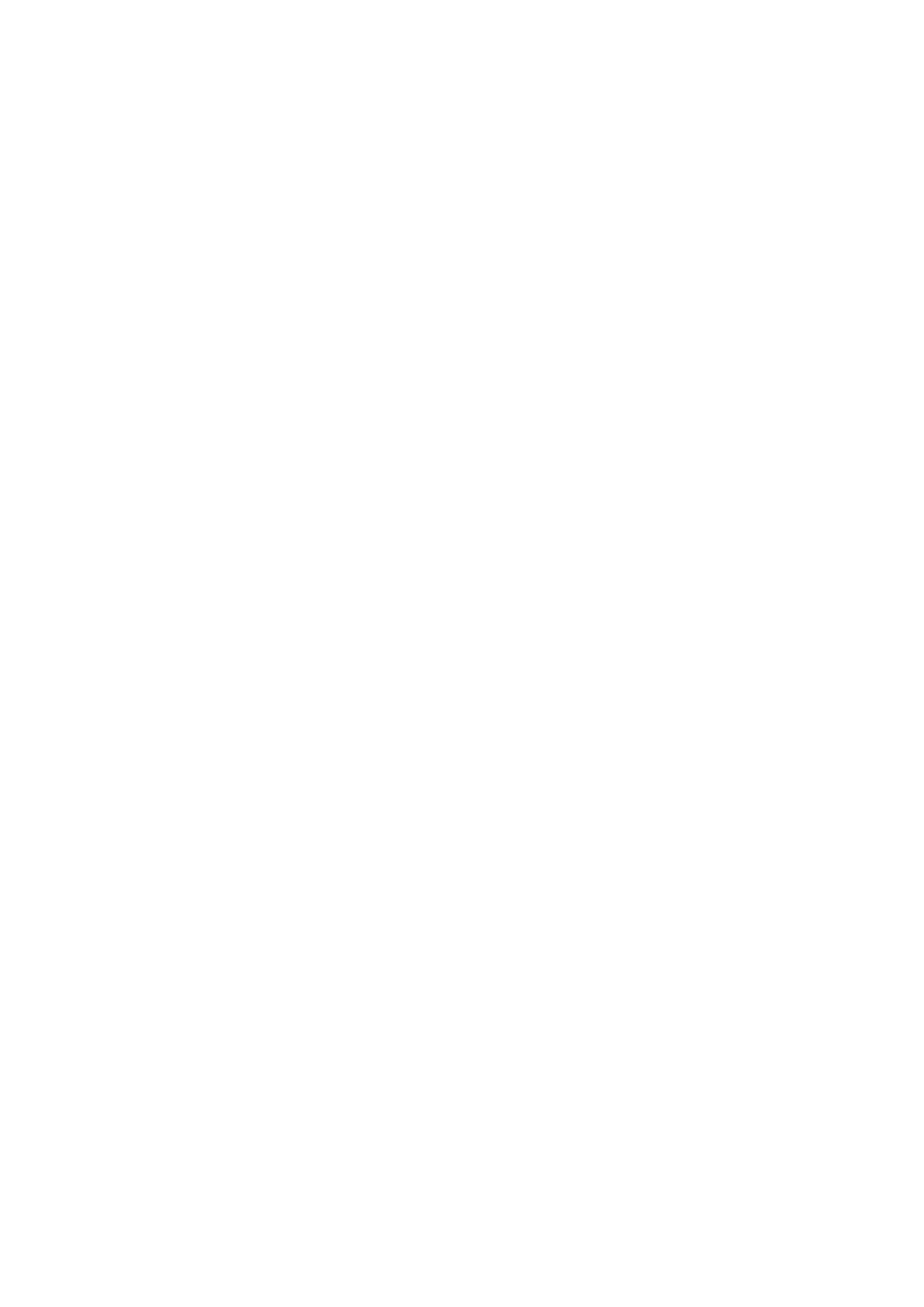

## **1 Welcome**

Chairperson I Fordham opened the meeting and welcomed everyone in attendance. Member Toki led the meeting in a karakia.

Note: A roll call was conducted by Chairperson I Fordham that ascertained the following members were in attendance at the commencement of the meeting:

| <b>Member</b>                 | <b>Attendance</b> |
|-------------------------------|-------------------|
| Chairperson Izzy Fordham      | Present           |
| Deputy Chairperson Luke Coles | Present           |
| Member Sue Daly               | Present           |
| Member Patrick O'Shea         | Present           |
| Member Valmaine Toki          | Present           |

# **2 Apologies**

There were no apologies.

## **3 Declaration of Interest**

There were no declarations of interest.

## **4 Confirmation of Minutes**

Resolution number GBI/2022/41

MOVED by Chairperson I Fordham, seconded by Member V Toki:

**That the Aotea / Great Barrier Local Board:**

**a) confirm the ordinary minutes of its meeting, held on Tuesday, 26 April 2022 as true and correct.**

## **CARRIED**

## **5 Leave of Absence**

There were no leaves of absence.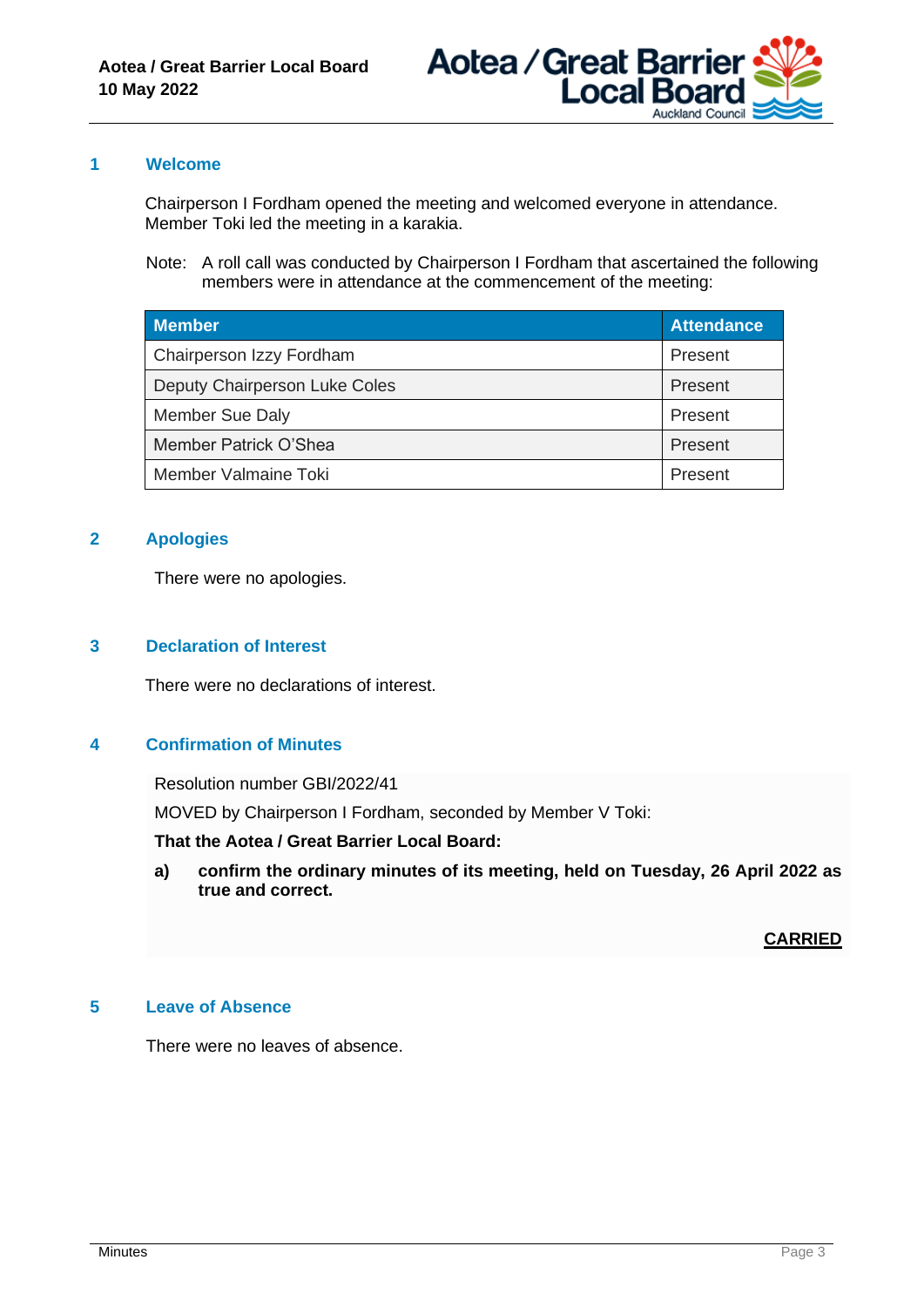

#### **6 Acknowledgements**

#### **6.1 Obituary - Bruce Rattray and Sarah Matheson**

The Aotea / Great Barrier Local Board acknowledged the passing of Bruce Rattray and Sarah Matheson with a minute's silence.

Resolution number GBI/2022/42

MOVED by Chairperson I Fordham, seconded by Member P O'Shea:

**That the Aotea / Great Barrier Local Board:**

**a) express its condolences to the whanau and friends of Bruce Rattray and Sarah Matheson who recently passed away.**

**CARRIED**

#### **6.2 Appointment of Board Member Valmaine Toki – United Nations Expert Mechanism on the Rights of Indigenous Peoples**

The Aotea / Great Barrier Local Board acknowledged the first wahine Māori to United Nations Expert Mechanism on the Rights of Indigenous Peoples.

Resolution number GBI/2022/43

MOVED by Chairperson I Fordham, seconded by Member S Daly:

#### **That the Aotea / Great Barrier Local Board:**

**a) congratulates Board Member V Toki for her appointment as one of seven members on United Nation's Expert Mechanism on the Rights of Indigenous Peoples (EMRIP).**

**CARRIED**

## **7 Petitions**

There were no petitions.

#### **8 Deputations**

There were no deputations.

#### **9 Public Forum**

There was no public forum.

#### **10 Extraordinary Business**

There was no extraordinary business.